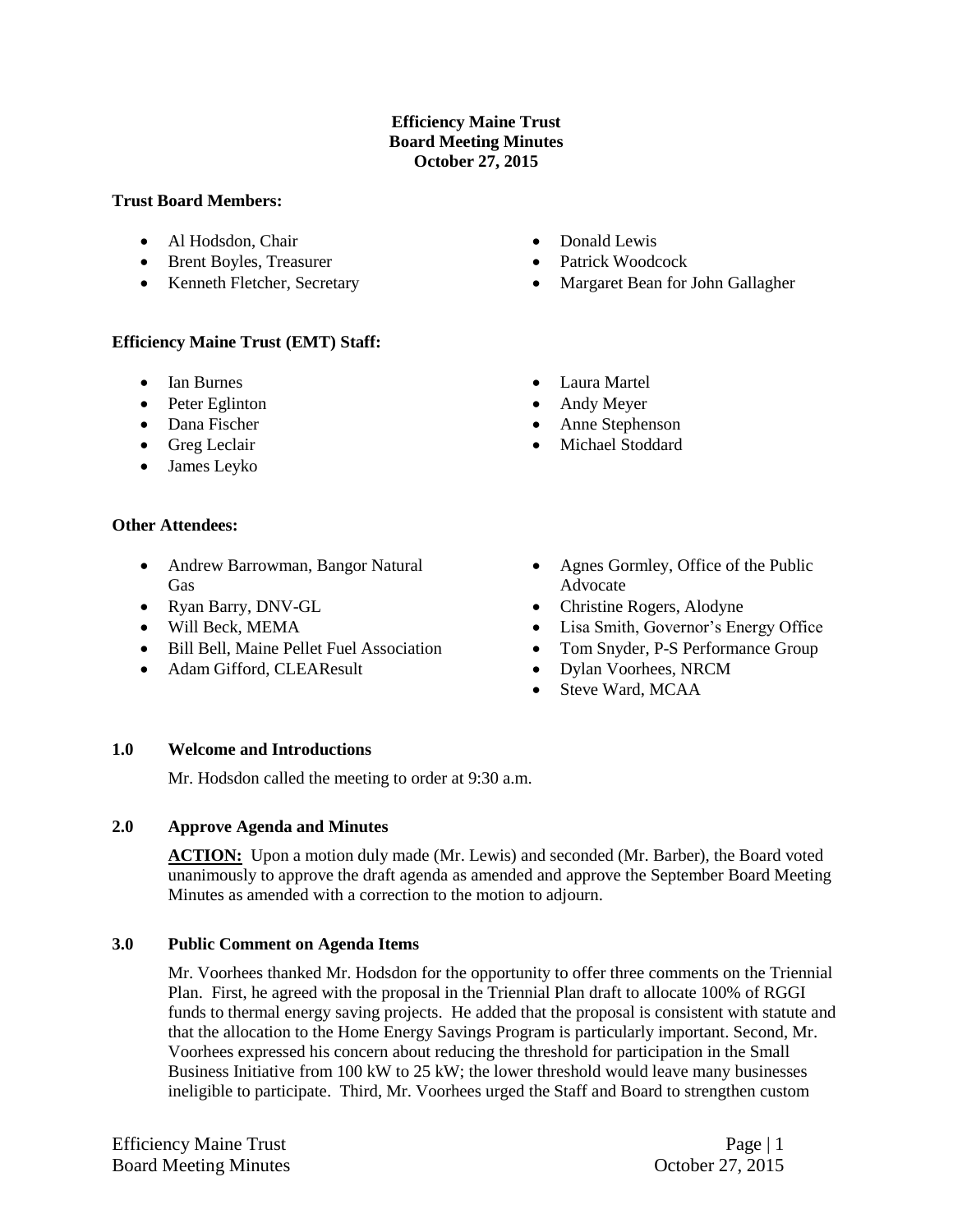programs, adding that significant energy saving opportunities could be harvested through custom solutions.

Mr. Ward agreed with the allocation of 50% of RGGI revenues to home weatherization. He also mentioned that MCAP believes that the low-income sector would be better served through dedicated low-income initiatives rather than allocating some low-income funds to Consumer Products/point-of-sale programs.

Ms. Gormley shared that the Office of the Public Advocate (OPA) recently submitted comments with the Trust Staff and Board. OPA advocates for investing electric conservation and other funds earmarked for the low-income sector in programs dedicated exclusively to helping low-income customers rather than using other channels (e.g., retail) to indirectly meet statutory targets. She suggested that these funds could potentially be evaluated according to different criteria than the cost-effectiveness threshold used for other Efficiency Maine investments. Mr. Woodcock thanked Ms. Gormley and said that stakeholder feedback was critical to ensuring the best possible plan. Mr. Fletcher agreed, adding that some of OPA's proposed program design and delivery changes were more detailed than what the plan would typically cover.

Mr. Barrowman suggested that burner replacements and programmable thermostats be considered eligible measures for natural gas programs. Mr. Stoddard thanked Mr. Barrowman and encouraged Bangor Natural Gas to remain engaged in the review of the Triennial Plan through the process that will be held by Public Utilities Commission. Mr. Hodsdon noted that burner replacements were currently ineligible for Efficiency Maine funding because they did not appear to result, by themselves, in cost-effective, quantifiable energy savings. There was a brief discussion on the persistence and reliability of savings from programmable thermostats, and Staff referenced national reports that have identified some concerns about the persistence of the savings.

# **4.0 Executive Director's Report**

Mr. Stoddard summarized and distributed copies of the Executive Director's Report. Items that he highlighted during his presentation were:

- Staff has presented at a number of events in the past month including the Affordable Housing Conference hosted by MaineHousing in Bangor.
- Maine moved up in the rankings for the ACEEE Annual Scorecard. Mr. Stoddard recognized the work undertaken by Ms. Martel to provide detailed information to ACEEE and advocate for increasing Maine's score.
- Incentives for efficiency measures were launched recently for residential customers of Bangor Natural Gas and Maine Natural Gas and commercial customers of Bangor Natural Gas, Maine Natural Gas, and Summit Natural Gas.
- The Low-Income HESP Initiative has expanded in FY2015, and the cap on insulation incentives is higher for all HESP participants.
- Incentives for screw-in LED bulbs at lighting distributors were re-launched; Mr. Stoddard directed the Board to a memo from Mr. Eglinton outlining the Initiative.
- Participation rates have slowed in the Large Customer (Custom) Program in part due to the drop in energy costs in the marketplace.
- The Home Energy Savings Program is experiencing a respectable level of participation. Activity is comparable to last year, although applications for central heating system incentives are down. Mr. Woodcock asked Mr. Fischer about the increase in loan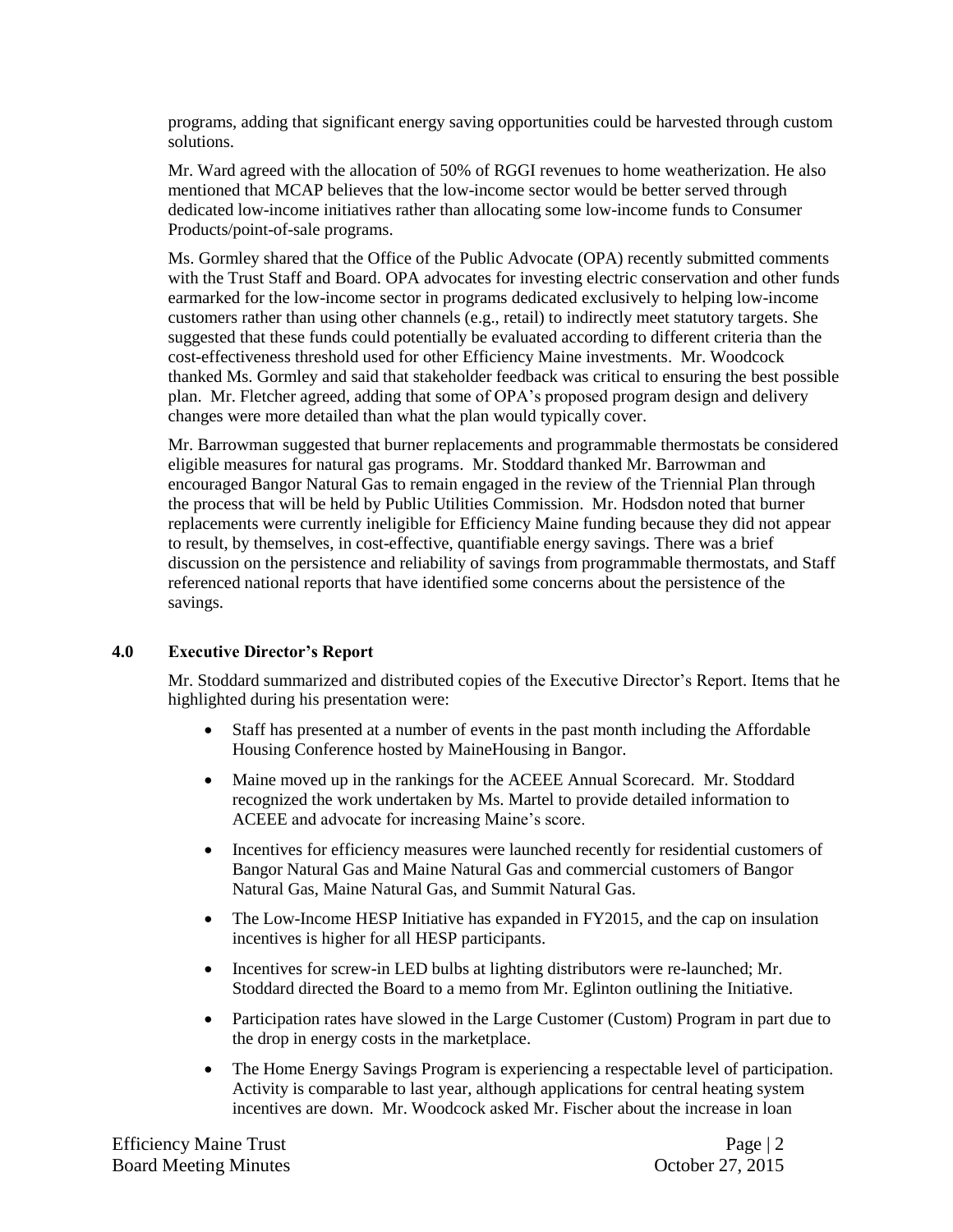declines and whether additional micro-loans could help affected customers; Mr. Fischer reported that newest loan product now offered by the Trust employs underwriting standards that are fairly low (580 FICO), and also noted that loans can be as small as \$1,000.

Mr. Stoddard congratulated Mr. Leclair on his promotion to Controller.

# **5.0 Committee Reports**

## **(a) Finance Committee**

## **i. Monthly Financial Reports**

Mr. Boyles congratulated Mr. Leclair on his promotion. Mr. Boyles then directed the Board's attention to the monthly financial reports.

## **ii. APPROVE Sole Source Contract for Additional Evaluation Services**

Mr. Boyles directed the Board's attention to an October 21, 2015 memo from Mr. Eglinton regarding a proposed sole-source contract for additional analysis for the lowincome weatherization program evaluation.

**ACTION:** Upon a motion duly made (Mr. Boyles) and seconded (Mr. Lewis), the Board voted unanimously to authorize the Executive Director to enter into a sole source contract with NMR Group in an amount not to exceed \$14,234 to extend the scope of work under the original contract using the same rates and other terms and conditions contained in the contractor's original bid.

## iii. **UPDATE on Commercial Loan Options**

Mr. Eglinton and Mr. Fischer presented the Staff's initial findings and recommendations on loan product options for businesses for measures that are currently suspended in the Business Incentive Program. Mr. Fischer provided an overview of four options: small unsecured loans, commercial PACE, non-personally guaranteed loans, and commercial leases. Mr. Fischer recommended that the Efficiency Maine pursue offering small loans through the existing relationship with AFC First, as part of a pilot project to test the use of financing in lieu of incentives; this option would be quickest to launch because it has many of the same underwriting standards as one of the Residential Energy Loan types. He also recommended providing a list of commercial energy efficiency lease providers on the Efficiency Maine website, as an information resource. Mr. Eglinton closed the presentation asking for input from the Board and said that Staff will follow-up with proposed underwriting standards for Board consideration and then proceed with program design and outreach.

Mr. Stoddard added that it was critical to get the loan pilot launched as soon as possible to test the use of loans to encourage business customers to install efficiency measures this program year. Mr. Woodcock suggested reaching out to past participants and Qualified Partners to ask if they would participate in, or market, a financing product.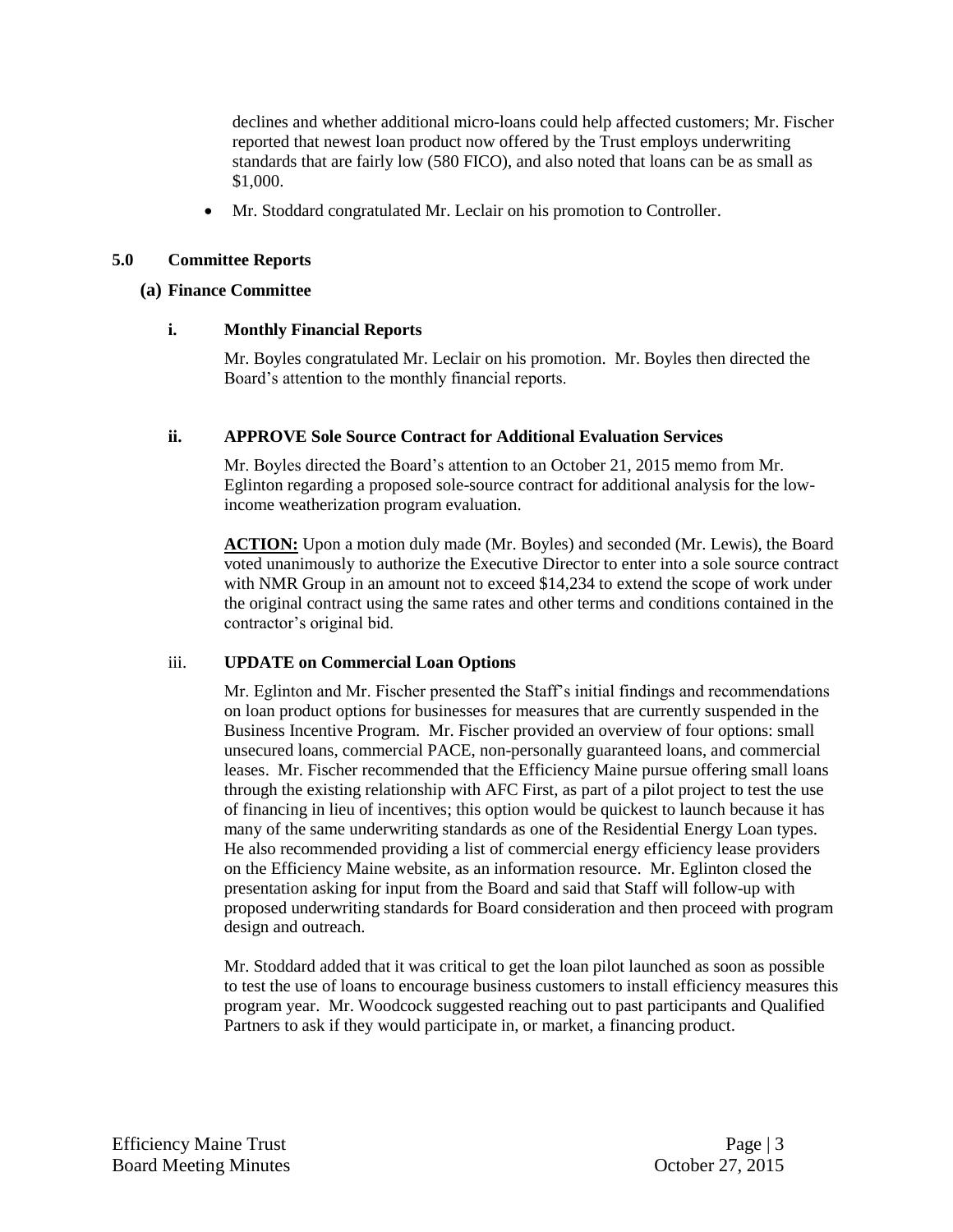## **iv. APPROVE Proposal to Accept Funding for HESP – Number Nine Wind Proposal**

Mr. Stoddard provided a brief overview of the proposal from the developers of the Number Nine Wind Farm to help benefit the local community by providing a grant to the Trust for enhanced financial incentives for homes in Aroostook County to be administered through the Home Energy Savings Program.

**ACTION:** Upon a motion duly made (Mr. Boyles) and seconded (Mr. Fletcher), the Board unanimously authorized the Trust to accept up to \$2 million from the developers of the Number Nine Wind Farm to reduce home heating demand through the HESP program or any successor programs.

## **(b) Program Committee**

# **i. UPDATE and DISCUSSION of Triennial Plan – Final Draft**

Regarding the proposed Triennial Plan, Mr. Burnes provided an overview of updates to the draft of the plan since the last discussion based on additional analysis and input from stakeholders and the Board. The conversation turned to issues requiring guidance and input from the Board.

Mr. Woodcock began the discussion by sharing his concern that the most recent statute language directed 15% of RGGI revenues to be disbursed directly to electricity ratepayers and he felt more comfortable maintaining that target until the Legislature provides new direction. Mr. Fletcher asked for the specific language of the statute, which Mr. Stoddard provided. He added that the statute appears to limit the funding allocation targets to expressly enumerated fiscal years. Mr. Woodcock mentioned that a bill pending at the Legislature could affect the future allocation of RGGI revenues. Mr. Hodsdon shared that investing the 15% in energy efficiency would result in far greater energy and cost savings than would rate relief, and suggested that it was not appropriate for the Board to vote for the funds to be reimbursed to ratepayers.

Mr. Fletcher added that legislative action in the spring would likely clarify the investments moving forward. He suggested that the Board and Staff could recommend either investing or returning the 15%, and later adjust to legislative direction (as necessary). Mr. Fletcher added that he thought it might increase the urgency of legislative action by keeping the funding allocation the same as previous years. That said, Mr. Lewis noted that all of the stakeholders have recommended investing all of the RGGI funds in thermal efficiency measures.

Mr. Woodcock asserted that some customers would prefer lower rates and that the 15% should be returned to the utilities to be disbursed to ratepayers. He added that it would be difficult for him to support something different from the RGGI investment strategy that was proposed and advocated for by the Governor. Mr. Woodcock recommended also that the Trust's upcoming Annual Report for FY2015 should be used as a vehicle to request guidance from the Legislature on the allocation of RGGI funds. The Board took a straw vote to provide guidance to the Staff for finalizing the draft of the Triennial Plan. Five board members voted in favor of returning 15% of RGGI revenues to the utilities for rate relief; Mr. Hodsdon voted for a 50%/50% allocation of RGGI investments to be split between residential and non-residential thermal efficiency projects.